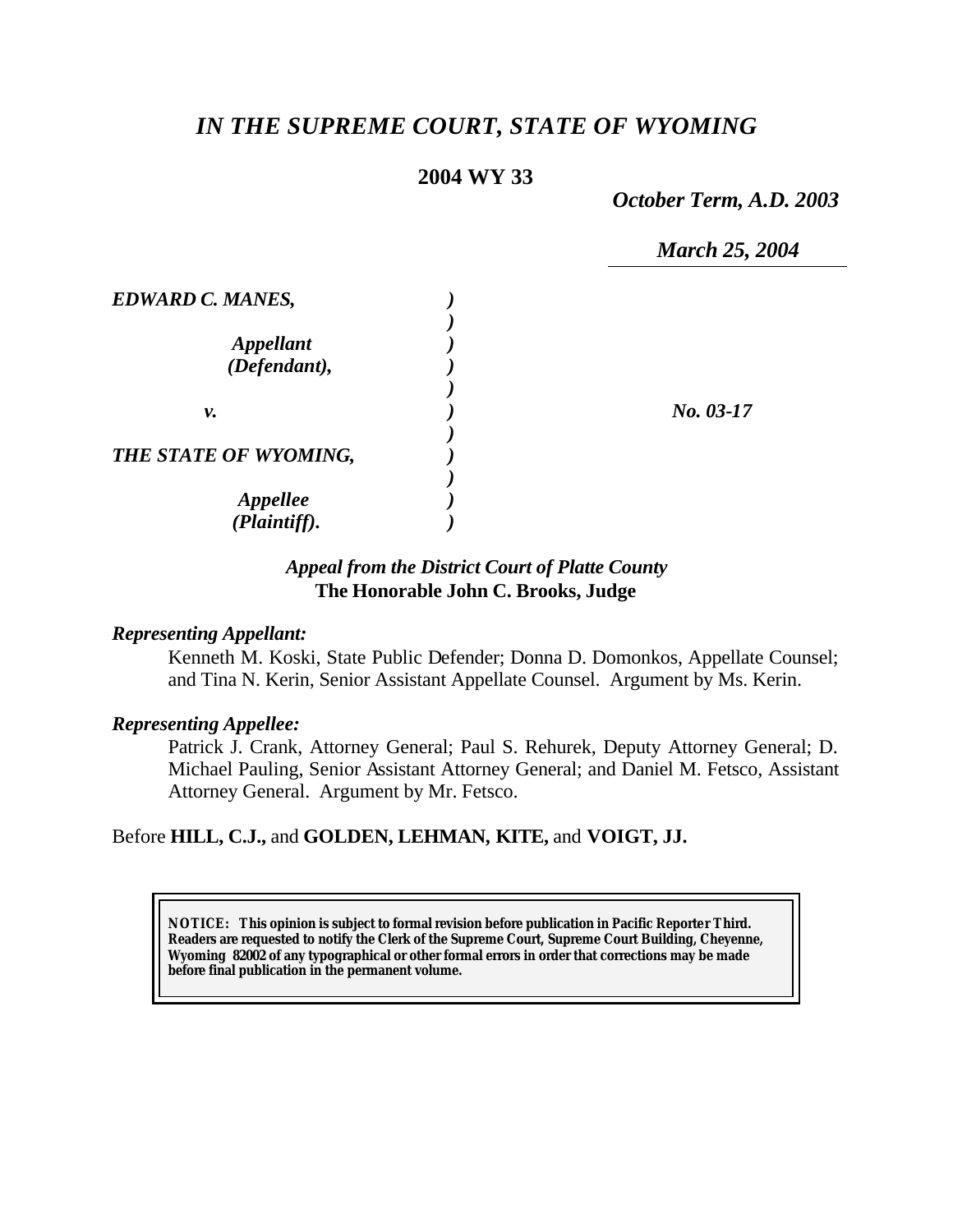#### **LEHMAN, Justice.**

[¶1] This is an appeal from the judgment finding appellant Edward C. Manes guilty of possession, manufacture, transportation, sale, or delivery of explosives in violation of Wyo. Stat. Ann.  $\S 6-3-111(b)$ .<sup>1</sup> We affirm.

#### *ISSUES*

[¶2] Manes phrases the issues on appeal as:

I. Whether the verdict against appellant was fatally inconsistent and there was insufficient evidence to sustain the verdict with regard to appellant's intent to endanger the life of the confidential informant[.]

II. Whether plain error occurred when appellant's statements to police informant David Husmann were admitted into evidence, as David Husmann was acting as an agent of the State when he obtained information from appellant, while appellant was represented by counsel[.]

III. Whether there was insufficient evidence to convict appellant, as there was no evidence that the blasting caps found in appellant's house were "explosives" as that term was defined for the jury[.]

#### *FACTS*

[¶3] On September 6, 2001, Manes was arrested on two counts of controlled substance violations stemming from an investigation conducted by the State of Wyoming, Office of Attorney General, Division of Criminal Investigation (DCI). The investigation included the involvement of a DCI confidential informant, Kevin Lockman. Following Manes' arrest, David Husmann contacted DCI and informed DCI that, while he was in jail with Manes, the

l

<sup>&</sup>lt;sup>1</sup> Wyo. Stat. Ann. § 6-3-111(b) (LexisNexis 2003) provides, in part:

Any person who possesses, manufactures, transports, sells or delivers to another person any explosive, improvised explosive device, or incendiary apparatus, with the intent unlawfully to endanger the life or physical well being of another, to commit assault or battery or to inflict bodily harm or injury upon the person of another, or with the intent to assist another person to do the same, is guilty of a felony.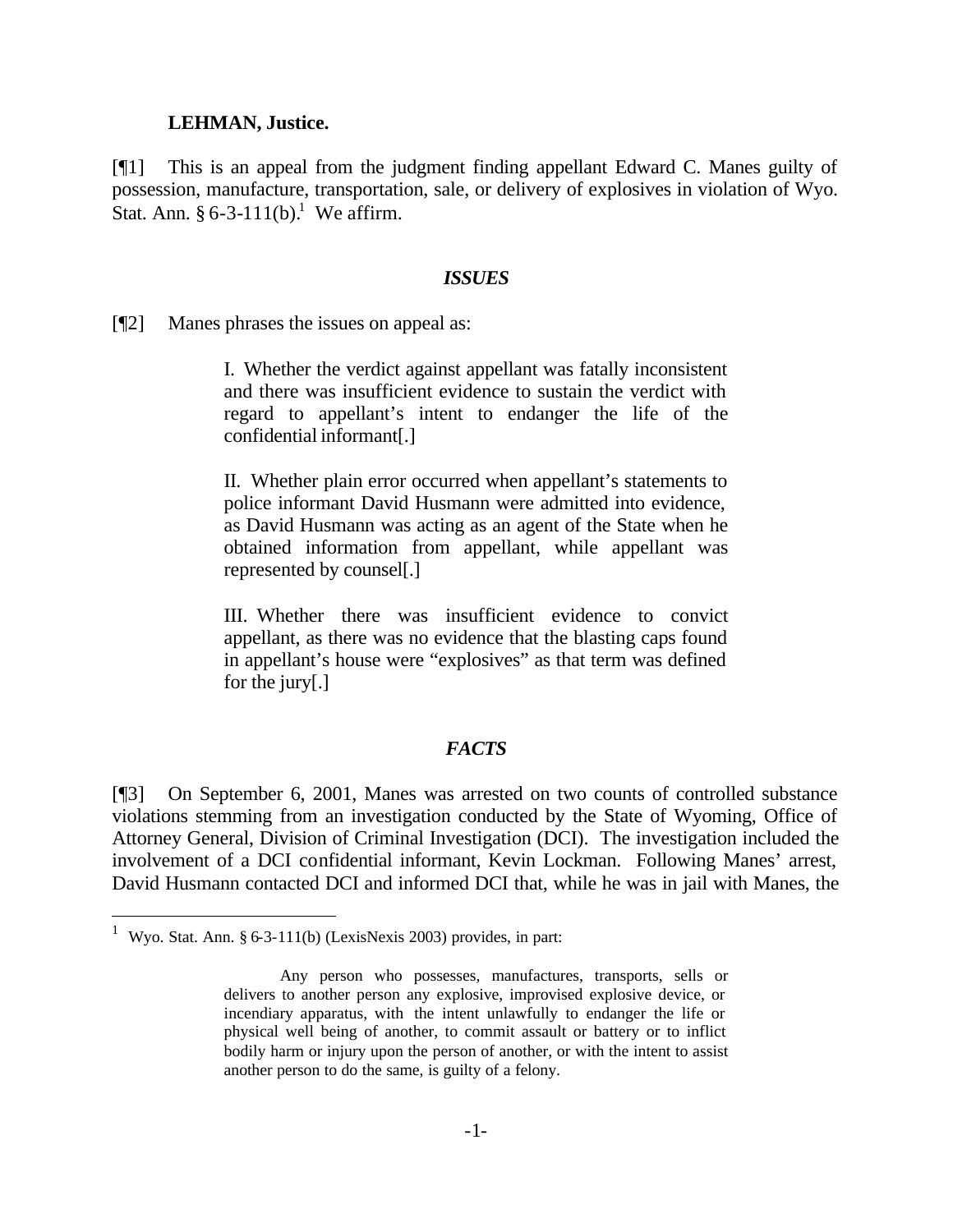men had discussed Kevin Lockman and expressed that they were both "unhappy" with him and that these discussions led to Manes advising Husmann that Lockman needed to be "taken out of the picture." Further, Husmann advised DCI that while he was on work release he telephoned Manes, and the two further discussed Lockman.

[¶4] Subsequently, Husmann agreed to work with DCI. On October 19, 2001, Husmann met with Manes at Manes' residence wearing a wire. The wire, however, produced a poor recording of the meeting. According to Husmann, Manes asked if Husmann could get him some marijuana. The conversation then turned to Lockman. Manes expressed that he wanted to "blow-up" Lockman's vehicle to prevent Lockman from testifying against him. Manes also identified Lockman's vehicle, offered Husmann blasting caps from Manes' job at a quarry, and provided Husmann with detailed instructions of how to use a blasting cap to produce an explosion in Lockman's vehicle. Manes and Husmann also discussed Manes buying Husmann a bus ticket in order to get out of town following placement of a blasting cap on Lockman's vehicle.

[¶5] Two additional telephone conversations occurred between Husmann and Manes. These conversations were recorded, and Husmann and Manes again discussed the exchange of marijuana and the blasting caps. They finally agreed to meet at a local laundromat with the marijuana and blasting caps. On October 23, 2001, Husmann, wearing a wire, met with Manes in the laundromat parking lot. During the meeting, Husmann claimed to have left the marijuana behind but asked Manes about the blasting caps. Manes indicated that he had not brought the blasting caps to the meeting, although he had two blasting caps in his possession. Manes then again described in detail to Husmann how to attach a blasting cap to Lockman's vehicle to ignite an explosion. Plans were then made for the two to meet again.

[¶6] Immediately after this meeting, Manes was arrested, and law enforcement officials proceeded to Manes' residence with a search warrant. There, Manes' wife informed the officers of the existence and location of two blasting caps which were recovered from the home.

[¶7] On October 24, 2001, Manes was charged with solicitation of first-degree murder and possession, manufacture, transportation, sale, or delivery of explosives. After a jury trial, Manes was acquitted on the solicitation of murder charge, but was convicted of the possession charge. This appeal followed.

# *STANDARD OF REVIEW*

[¶8] We stated in *Hughes v. State*, 2003 WY 35, ¶23, 65 P.3d 378, ¶23 (Wyo. 2003) (quoting *Williams v. State*, 986 P.2d 855, 857 (Wyo. 1999)):

> When reviewing a sufficiency of the evidence claim in a criminal case, we must determine whether a rational trier of fact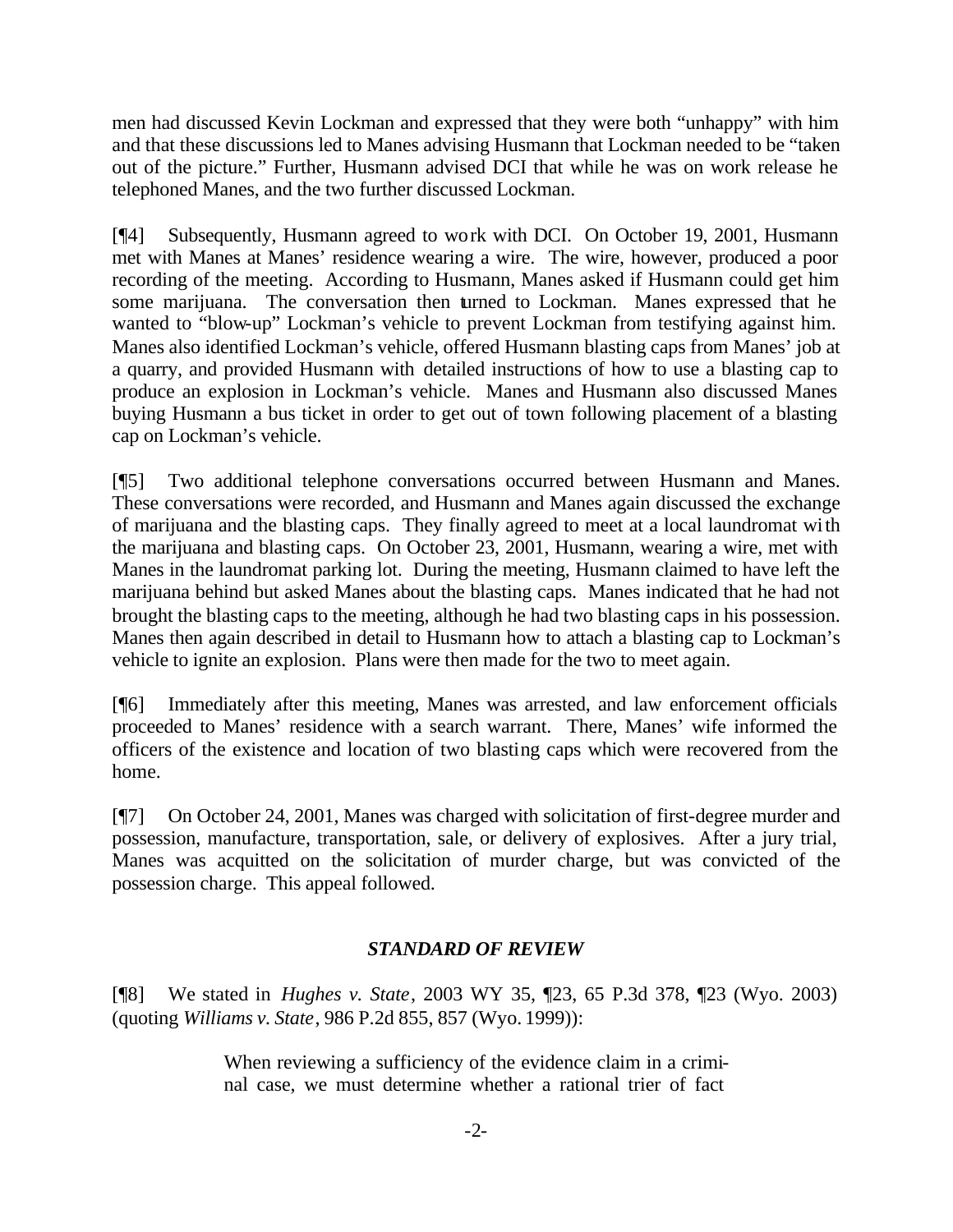could find the essential elements of the crime were proven beyond a reasonable doubt. *Jennings v. State*, 806 P.2d 1299, 1302 (Wyo. 1991) (quoting *Munson v. State*, 770 P.2d 1093, 1095 (Wyo. 1989)). We do not consider conflicting evidence presented by the unsuccessful party, and afford every favorable inference which may be reasonably and fairly drawn from the successful party's evidence. *Bloomquist v. State*, 914 P.2d 812, 824 (Wyo. 1996). We have consistently held that it is the jury's responsibility to resolve conflicts in the evidence. *Id*. (citing *Wetherelt v. State*, 864 P.2d 449, 452 (Wyo. 1993)). "We will not substitute our judgment for that of the jury, . . . our only duty is to determine whether a quorum of reasonable and rational individuals would, or even could, have come to the same result as the jury actually did." *Id*. (citing *Hodges v. State*, 904 P.2d 334, 339 (Wyo. 1995)).

We also recognized in *Thomas v. State*, 2003 WY 53, ¶14, 67 P.3d 1199, ¶14 (Wyo. 2003), that:

> In the absence of an objection to preserve the error, review will be limited to the noticing of any plain error. *Derksen* [*v. State*], 845 P.2d 1383 [(Wyo. 1993)]; *Craney* [*v. State*], 798 P.2d 1202 [(Wyo. 1990)]; *Muniz* [*v. State*], 783 P.2d 141 [(Wyo. 1989)].

Finally, we clarified in *Dysthe v. State*, 2003 WY 20, ¶23, 63 P.3d 875, ¶23 (Wyo. 2003), that:

> "'Plain error exists when 1) the record is clear about the incident alleged as error; 2) there was a transgression of a clear and unequivocal rule of law; and 3) the party claiming the error was denied a substantial right which materially prejudiced him.'" *Mazurek*, 10 P.3d at 535 (quoting *Yetter v. State*, 987 P.2d 666, 668 (Wyo. 1999)). .. . Where the plain error elements are met, we may correct the error if it ""seriously affect[s] the fairness, integrity, or public reputation of judicial proceedings."'. . ." *Johnson v. United States*, 520 U.S. 461, 469-70, 117 S.Ct. 1544, 137 L.Ed.2d 718 (1997) (quoting *United States v. Olano*, 507 U.S. 725, 736, 113 S.Ct. 1770, 123 L.Ed.2d 508 (1993), cert. denied, 519 U.S. 931, 117 S.Ct. 303 (1996)).

### *DISCUSSION*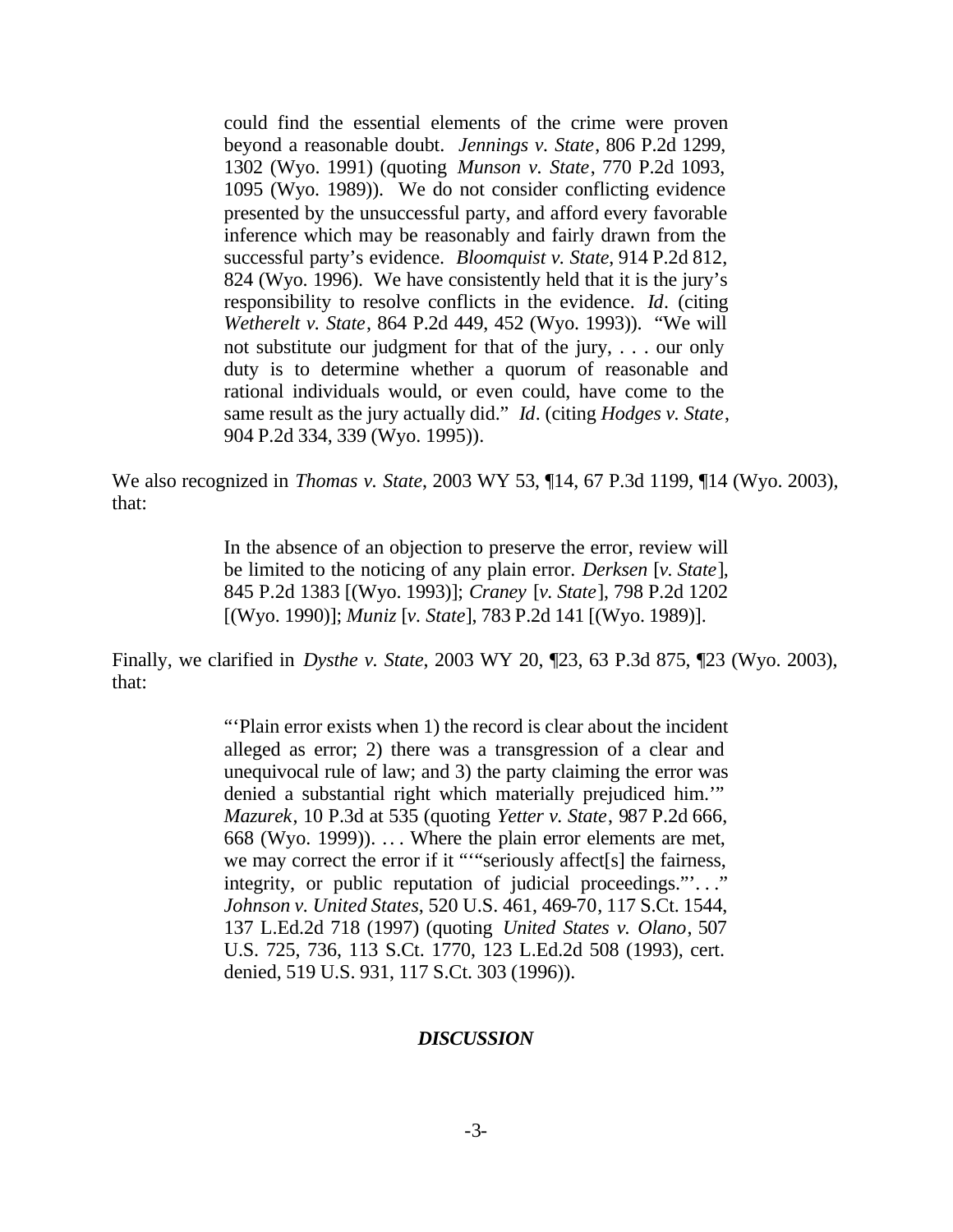### *Inconsistent Verdict*

[¶9] Initially, Manes asserts that all the evidence introduced by the State showed that Manes intended to kill Lockman using the blasting caps and there was absolutely no evidence indicating that Manes intended some lesser harm or endangerment to Lockman. Additionally, Manes argues that because he was acquitted on the charge of solicitation of first-degree murder, it was inconsistent for the jury to have found that he was guilty of possession of explosives in violation of Wyo. Stat. Ann. § 6-3-111(b).

[¶10] The jury instruction concerning the charge of possessing explosives with the intent to endanger another appropriately advised the jury that in order to convict Manes of this charge, it must find that:

- 1. On or about the 23rd day of October, 2001
- 2. In Platte County, Wyoming
- 3. The Defendant, Edward C. Manes
- 4. Possessed
- 5. An explosive

6. With the intent, unlawfully, to endanger the life or physical

well being of another, or to assist another person to do the same.

Sufficient evidence was presented at trial on each of these elements.

[¶11] Manes was a certified blaster with knowledge and training on how to create explosions. He was also responsible for reviewing and keeping the inventory records of explosive materials kept at his jobsite but did not have permission to remove any such explosive materials, including blasting caps, from the site. Two blasting caps, usually used in mining and agricultural activities that were capable of igniting large explosions, were found in Manes' residence. The blasting caps appear to have been taken from Manes' worksite through Manes' attempted falsification of records and theft.

[¶12] Evidence was also presented that Manes and Husmann discussed on a number of occasions Manes' desire that Lockman be "taken out of the picture." Additionally, Manes personally threatened Lockman and his children during an encounter with Lockman. Manes developed a plan with Husmann whereby Husmann would place a blasting cap onto Lockman's vehicle which would ignite an explosion and thereby, at minimum, severely injure Lockman. In furtherance of this plan, Manes identified Lockman's vehicle for Husmann and gave Husmann detailed instructions on how to use a blasting cap to produce an explosion in Lockman's vehicle. Manes also discussed with Husmann his defense in the event he were to be investigated as a suspect in the Lockman explosion and buying Husmann a bus ticket to get out of town afterwards.

[¶13] We do not find any inconsistency between the jury's acquittal of Manes of the solicitation of first-degree murder charge and its conviction of Manes under the charge of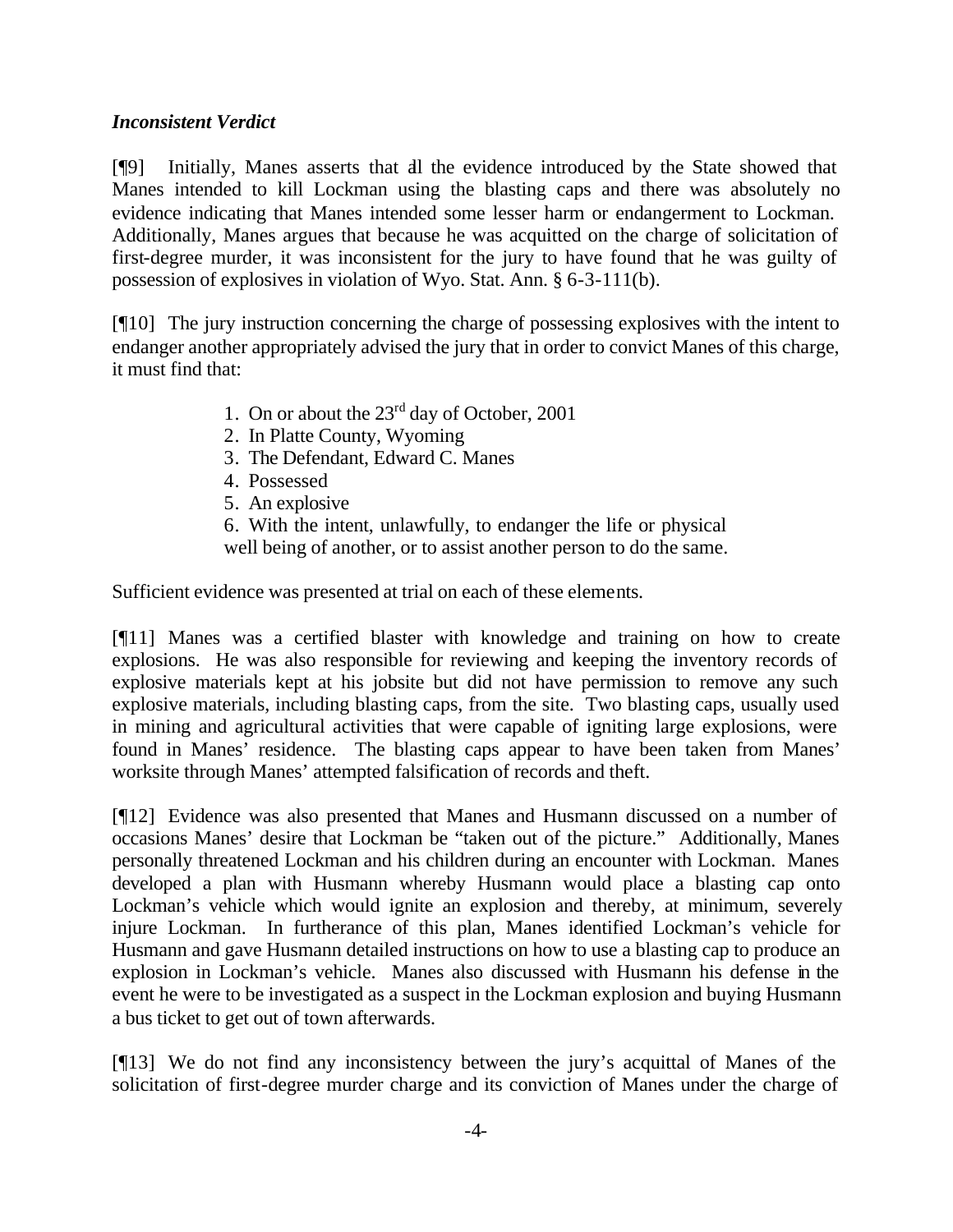possessing explosives with the intent to endanger another. Specifically, the jury was instructed that it must find that Manes commanded, encouraged, or facilitated Husmann to commit the crime of first-degree murder with the intent that the crime actually be accomplished *under circumstances strongly corroborative of Manes' intent*. A rational jury could find that Manes possessed the blasting caps with the unlawful intent to endanger the life or physical well being of Lockman, but Manes did not solicit the premeditated killing of Lockman given the required showing of evidence for that particular crime.

[¶14] Furthermore, we recognized in *Moore v. State*, 2003 WY 153, ¶16, 80 P.3d 191, ¶16 (Wyo. 2003), that consistency in a jury's verdict is not necessary.

> In a case in which there are multiple counts, each one is treated as if it were a separate indictment. The verdict on the various counts need not be consistent. An acquittal on one count does not prevent conviction of another, even though the evidence is the same and the defendant could not have committed one crime without committing both, so long as the evidence is sufficient to support conviction on the count on which a guilty verdict was reached.

*Id.* (citing *Hankinson v. State*, 2002 WY 86, ¶11, 47 P.3d 623, ¶11 (Wyo. 2002) and 3 Charles Alan Wright, *Federal Practice and Procedure* § 514 at 14-16 (1982)).

# *Evidentiary Issues*

l

[¶15] Manes also asserts that, given the circumstances, plain error occurred when his statements to Husmann were admitted into evidence because Husmann was acting as an agent of the State at a time when Manes was represented by counsel.<sup>2</sup> In particular, Manes argues that because he was actually represented by counsel with respect to the drug related charges filed against him when Husmann spoke to him about Lockman, such statements cannot be considered knowing and voluntary and his Sixth Amendment right to counsel was violated.

[¶16] In *McNeil v. Wisconsin*, 501 U.S. 171, 175, 111 S.Ct. 2204, 2207, 115 L.Ed.2d 158 (1991), the United States Supreme Court stated that "[t]he Sixth Amendment right .. . is offense specific. It cannot be invoked once for all future prosecutions, for it does not attach until a prosecution is commenced." A prosecution is commenced "at or after the initiation of adversary judicial criminal proceedings—whether by way of formal charge, preliminary hearing, indictment, information, or arraignment." *Id.* Moreover, the United States Supreme Court recognized in *Maine v. Moulton*, 474 U.S. 159, 180, 106 S.Ct. 477, 489, 88 L.Ed.2d 481 (1985), that "to exclude evidence pertaining to charges as to which the Sixth

 $2$  The plain error standard is applicable because Manes did not object to the admission of such statements at time of trial.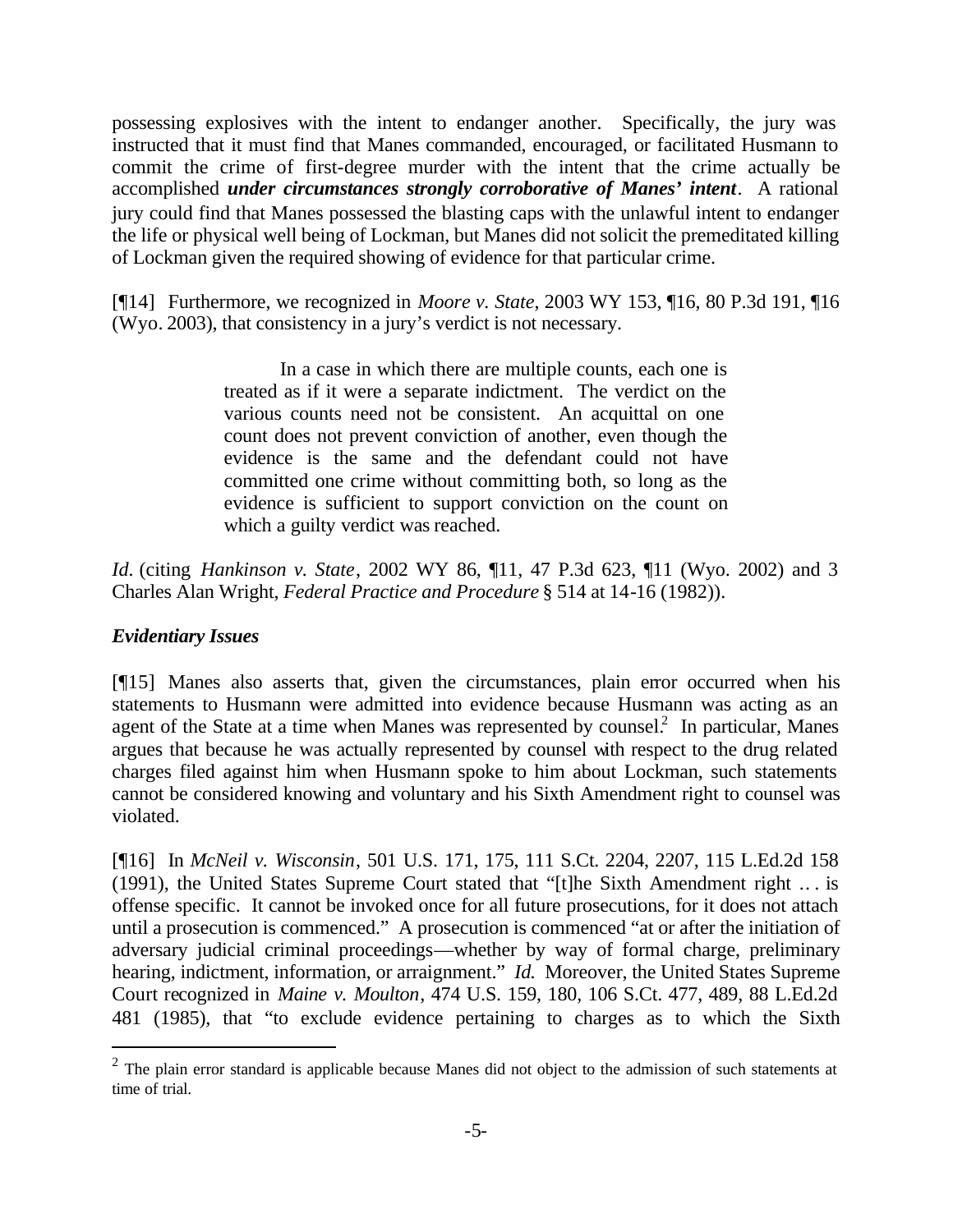Amendment right to counsel had not attached at the time the evidence was obtained, simply because other charges were pending at that time, would unnecessarily frustrate the public's interest in the investigation of criminal activities," and "[i]ncriminating statements pertaining to other crimes, as to which the Sixth Amendment right has not yet attached, are, of course, admissible at a trial of those offenses." *Id.*, at n.16. *In accord see United States v. Britt*, 917 F.2d 353, 361 ( $8<sup>th</sup>$  Cir. 1990), holding that after the right to counsel has attached with respect to one crime, the government may question a defendant in the absence of counsel as to other crimes to which the Sixth Amendment has not yet attached because to hold otherwise would be essentially to immunize a defendant from further prosecution.

[¶17] The State did not violate Manes' Sixth Amendment rights because the information solicited did not pertain to the pending drug related charges to which those rights had attached. Rather, Manes' statements related to a separate and distinct matter, the subject of this action. Because the Sixth Amendment right to counsel is offense specific and does not attach until a particular prosecution is commenced, Manes' Sixth Amendment rights, as they relate to this case, were not violated. Consequently, Manes' incriminating statements were properly admitted.

# *Sufficiency of Evidence*

[¶18] In his final issue, Manes contends that the State failed to present sufficient evidence that the blasting caps found in his residence were "explosives." Specifically, Manes argues that even though the testimony given at trial informed the jury that blasting caps are capable of producing an explosion, the evidence did not show under what conditions an explosion might result and if any resulting explosion would destroy property or life and limb. Hence, Manes again asserts the jury could not have found every element of the crime for which he was convicted.

[¶19] The instruction given to the jury defining "explosive" read as follows:

"Explosive" means any chemical or mechanical compound, substance or mixture that is commonly used or intended to cause an explosion and which contains any oxidizing and combustive units or other ingredients in such proportions, quantities or packing that an ignition by fire, friction, concussion, percussion or by detonation of any part of the compound or mixture is likely to cause such a sudden generation of heated gases that the resultant gaseous pressures are capable of producing destructive effects on nearby objects, or of destroying life or limb.

Further as indicated previously, the statute under which Manes was charged, in applicable part, makes it illegal to possess any explosive, improvised explosive device, or incendiary apparatus, with the intent to endanger the life or physical well being of another, to commit